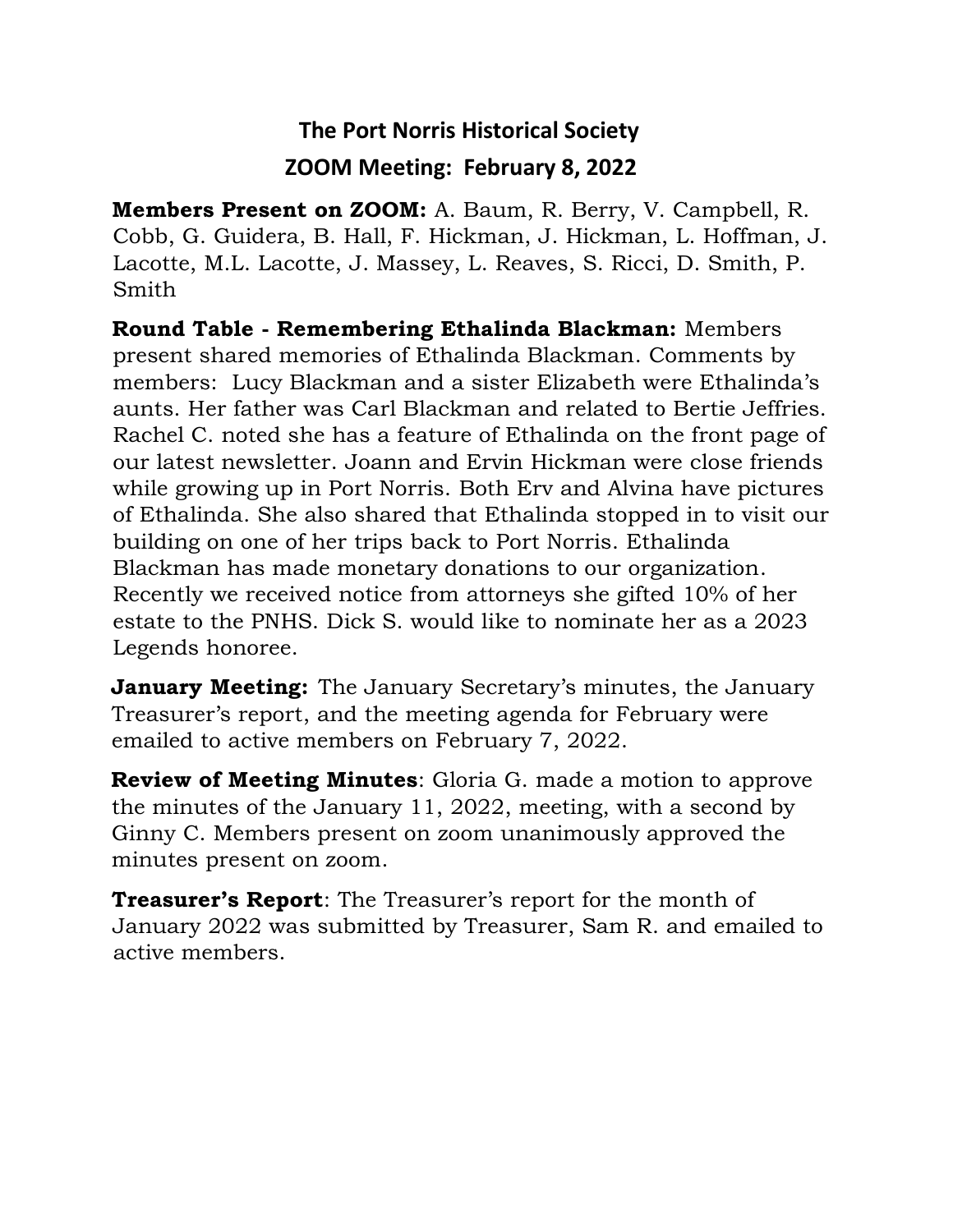A motion was made by Joyce M. and seconded by Faye H., with a unanimous vote taken to approve the January 2022 Treasurer's report.

**Donations**: A monetary donation was received from a co-worker of Rachel C. in memory of her father.

## **COMMITTEE REPORTS**:

**Membership:** Ginny reported we have (50) members (35 paid members plus 15 honorary members). Reminder to send dues for 2022 to Sam R.

**Correspondence**: Gloria G. reported sending sympathy cards to Liz and Bob Hoffman, and Janet Page. Thank you notes were sent to Guy and Anna DeFabrities as well as Liz H. Also, a get well note was sent to John H.

**Collections:** In Pat's absence**,** Faye's reviewed items Ed Adams recently donated including: a 16 page history titled, A River Named Maurice, eighteen issues of "South Jersey Magazine" from Summer 1979 to Spring 2000, an article titled "The Man Who Rolled to Bivalve", a copy of the "Orange and Blue Tattler", a CB radio license and an article about Ed Adams' father. In addition, he donated an engraved lighthouse, a game from the Rennoc company (when in Port Norris) and an WWII invitation for eating for ground observers from 1944. Faye donated a copy of her father and uncle's lease for oyster grounds, given by her nephew. Rachel C.'s mother, Dorothy, donated a pair of Norman Cobb's Boy Scout leggings.

**Welcome**: Faye H. reported (10) welcome bags have been assembled. There are five houses on the list of new residents to visit. Please notify Pat or Faye if members know of any new family/individual that has moved into town.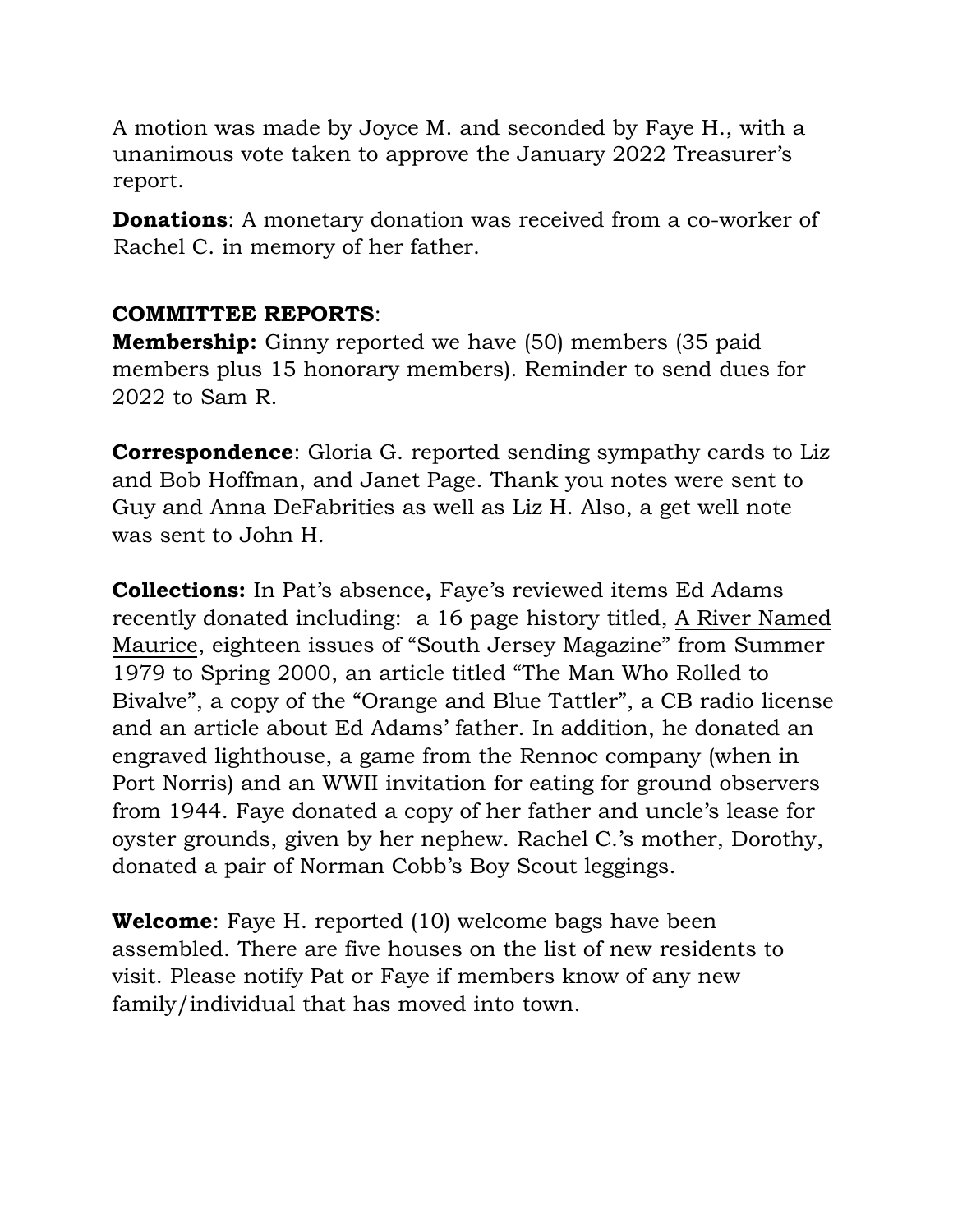\*A break in the meeting agenda after committee reports allowed for Jim Blumenstein to speak to members regarding his history project. Please refer to the end of the minutes for a recap of his conversation**. \***

**Millville Thunderbolt Club –** Dick S., Pat S., and Rachel C. visited the Millville Thunderbolt Clubhouse for Rachel to take photos of Hall of Fame plaques and other memorabilia of athletes from the Port Norris area. Dick was given an Orange and Blue plaque of Larry Milbourne, as the club had duplicates. In answer to a questioned raised, Joyce M. stated she believed the first class of Commercial Township students to graduate from Millville High School was the Class of 1947? (Joyce's brother, who will be 92 years of age was a member of that first class).

## **Building**:

Dick is waiting for a return phone call from Plowman's to get an estimate for the (6) replacement windows for the upstairs rooms.

**Newsletter**: Rachel C. stated the latest issue of the newsletter is on the website and features Ethalinda Blackman, a memoriam to Drew Tomlin, photos from the Seed Swap, and several photos of the Millville Thunderbolt Club Hall of Fame athletes from the Commerical Township.

**Seed swap:** Rachel C. felt the seed swap was a fun event. Taking into consideration, the short time of the publicized notice and the cold weather, there were approximately 18-20 adults and children who participated in the swap. The Cain family children was so involved in the entire process. They have a greenhouse and produce stand. Jamie Warner, who has her own business, suggested we host another seed swap in late fall at the end of the growing season. Plants as well as seeds can be part of the seed swap.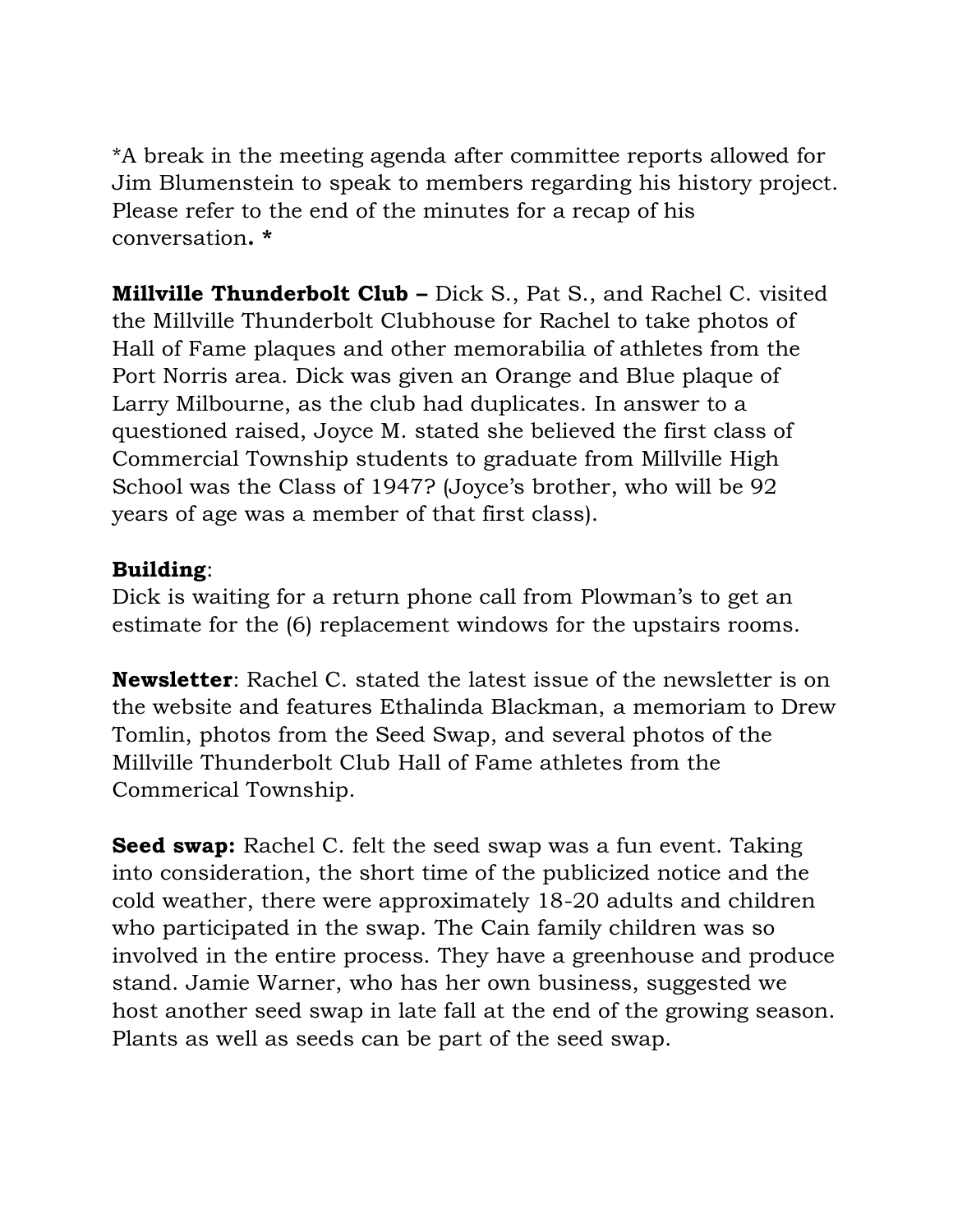**Yard Sale:** Rachel C. presented the idea of sponsoring a yard sale this fall. It would be possible to combine the Fall seed swap with a yard sale.

**Legends Awards**: Mary Linda L. reported letters were emailed to Legends and/or family contacts with details regarding the luncheon. Deadlines were stated in the email, with February 15th being the date to receive Legends' guest lists. Invitations will be mailed by March 5th, with responses needed by April 5th. Final lunch counts to be reported to NJ Motorsports Park on April 15th. Rachel C. will send images of Port Norris to Liz and Alvina to select the one favorite for the front of the invitation. Once a selection is made, Rachel will send the invitation to the printer. A meeting of interested members will be scheduled with Julie Scott of the Motorsports Park during the first two weeks of March to discuss plans for the event.

## **Other Comments and concerns:**

Belinda H**.** noted during a recent visit to the Port Norris Post Office the Postmaster asked her if she could identify any one in the photo of area veterans. (Photo displayed on plexiglass in post office).

Mary Linda L. will be revising/updating the active member directory for distribution at the March meeting.

Liz H. questioned the location of photos which had been displayed for several years in the Port Norris school. Since the school closed two years ago, she has concerns as to what has happened to these photos. She explained these photos were hung at eye level throughout the building by Ed Adams, Steve Moore, Dick S., and herself during the first couple of years of the historical society's existence.

Rachel suggested a possible bus trip to the Philadelphia Flower Show as fundraising event. Ginny C. will contact Donna Pio for information.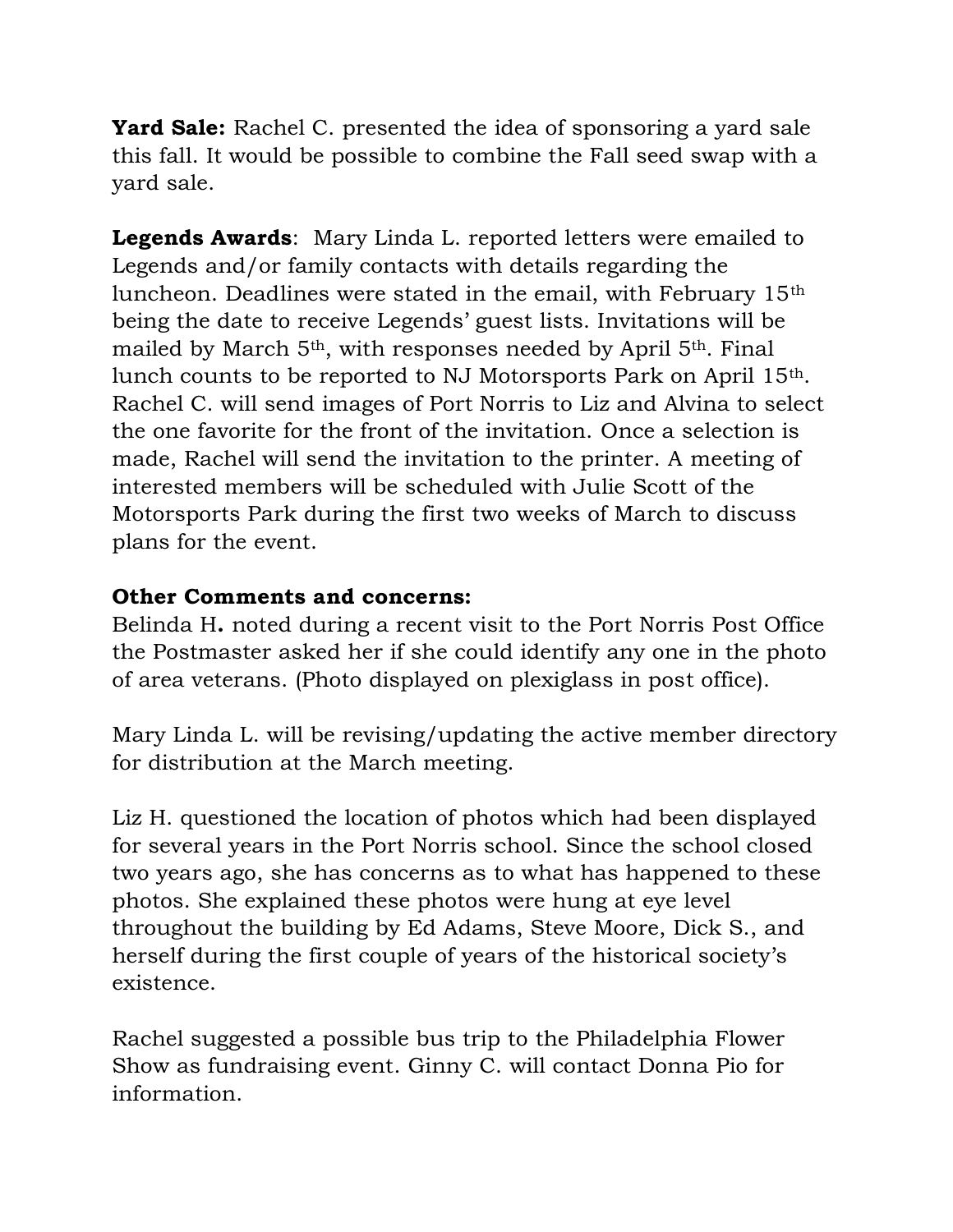Alvina shared the notice with members of the passing of Leroy Goldblatt, the son of Izzie Goldblatt.

 \***Guest, Jim Blumenstein:** Jim, a history teacher at Sterling High School, expressed his interest in local history, especially of the Bay Shore area. He is currently taking course at Rutgers for a master's degree in history. In an effort to gain more information, he joined our zoom meeting hoping to connect with people living in this rural area. His project is centered on the great migration of generations of African American families leaving the Chesapeake eastern shore area and moving to Port Norris between the early 1900's and 1940's and how it has impacted our history/life today. Jim has focused on the people who networked between rural areas, not into the major cities. Beginning primarily with seasonal work in the oyster industry, the migration transitioned with their families moving here once jobs were established. Based on both economic and social conditions, this migration was not a one way route, as originally thought, but a movement to and from the Chesapeake and Port Norris areas. Through his contact with Mr. Hunter, African American Heritage Museum of South Jersey, he is aware that families moved to Millville, Bridgeton, and Atlantic City after the 1950's when the oyster industry declined. Although church and census records are part of his research, he would like the oral history to drive his project. Members provided suggestions for Jim to contact as he moves forward with his project. Rachel C. suggested Mike Godsman, who is writing a book about the African American people of Cumberland County. Ginny noted a book, The Warmth of Other Suns, written by Isabel Wilkerson. Belinda H. mentioned Ronald McBride, whose father was the first African American to own an oyster boat. One of our current Legends to be honored is Charles Amos Camper, who was born in the Crisfield area.